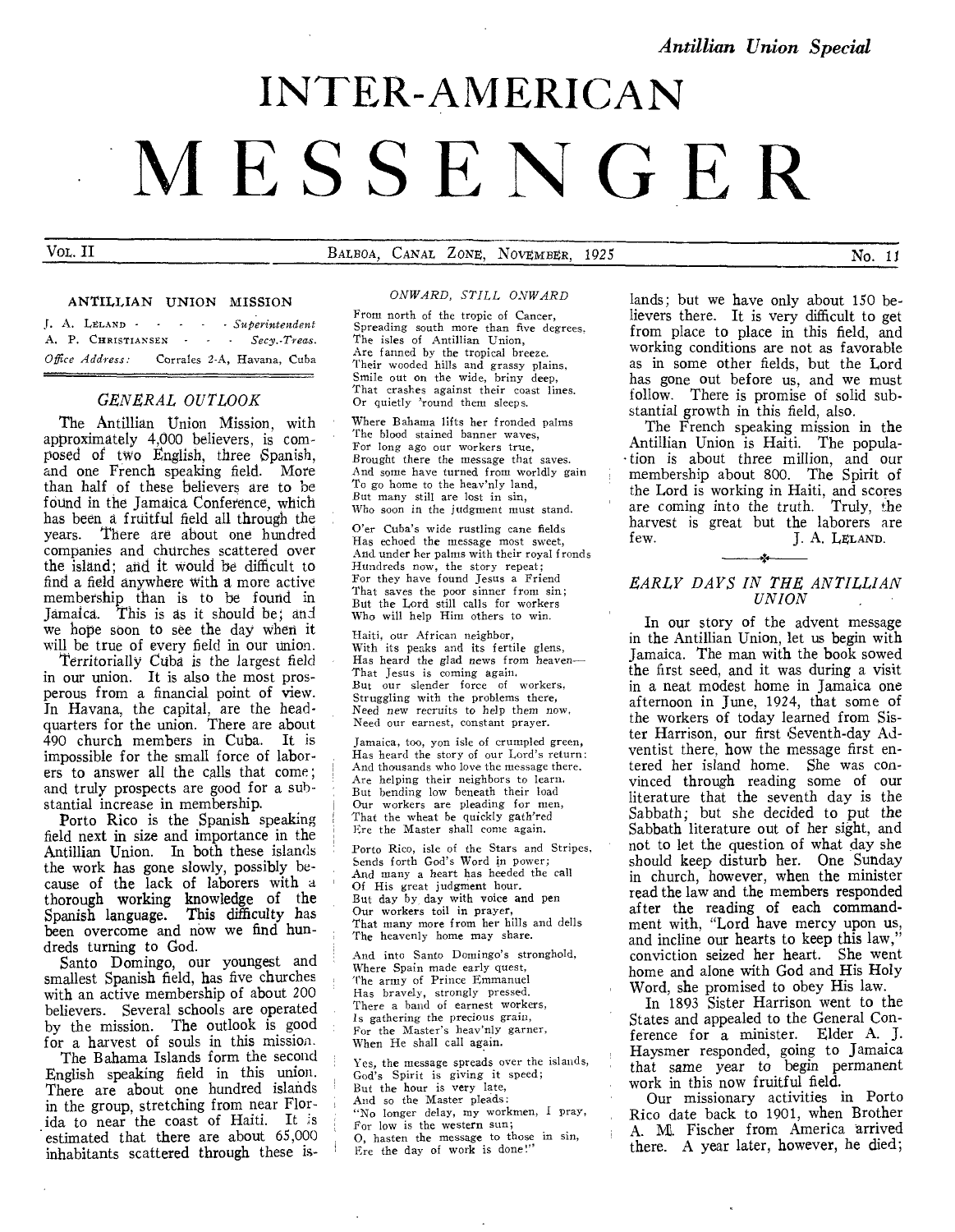and again the grave of a pioneer marked the beginning of the struggle in a new field. Sister Fischer, in the hour of sorrow and bereavement, stood loyally at her post and held the fort till reinforcements came in 1903. At that time Brother and Sister Connerly arrived. Later others followed. Shortly after the first recruits came, our first baptism was held.

In 1907 when Brother C. N. Moulton, a native of the West Indies, pioneered the way into Santo Domingo, he found Sabbath keepers there who had become Seventh-day Adventists through reading literature sent them from Porto Rico. In 1918 a mission was established in Santo Domingo City, where it is claimed that Christopher Columbus was buried several centuries ago.

Let us next visit the Haitien republic, where French is spoken almost entirely. Away back in 1879 believers in England sent some papers to "The Black Republic," as Haiti is known. Henry Williams, a Jamaican tailor, and his wife, living in Haiti, read these pages of truth. "For twenty years this elderly couple kept the lamp of faith burning alone." Not until 1905, when Elder W. J. Tanner, our first missionary to Haiti, arrived did we learn of the good accomplished by the papers sent more than a quarter of a century before. Brother Tanner found several groups of believers. One of these believers, Brother Nord Isaac, a school teacher, acted as interpreter for Brother Tanner. He was a successful soul-winner as well as an efficient interpreter, and soon scores were brought into God's marvelous light.

Cuba has also heard the Third Angel's Message. This island, with its principal seaport only about eight hours distant from Key West, Florida, was first entered by two self-supporting medical missionaries, Brother and Sister I. E. Moore. They reached Cuba in 1904. The next year, Brother E. W. Snyder, from Argentine, joined the believers there in response to an appeal for help sent by the church organized in the city of Havana. From that beginning the work has grown; and one secret of this growth lies in the fact that our colporteurs have sold Spanish books throughout the island. One place where these workers went, they found a man who had been observing the Sabbath twelve years and was filled with inexpressible joy over learning of others who kept the same day.

Over in the Bahama Islands, where the colporteurs entered back in the early nineties, a number of believers have 'been gathered. Several years elapsed before the evangelist came to

water the seed sown by the hands of the faithful colporteurs; but in 1909, when Elder W. A. Sweany and wife arrived, they found two Sabbath keepers. In a few years there was a church with twenty-one members. Other missionaries have labored here through the years.

Other islands not mentioned specifically also answer to roll call in our missionary advance. On the whole, the Antillian Union has been a fruitful field.

# Á. *TIMELY COUNSEL*

Our Sabbath school and Missionary Volunteer departments are onward in the Antillian Union. We are striving to improve in both of these lines of work in all our fields. We find much that ought to be done, and we are pressing forward to get it done just as fast as we can, praying as we go; for we realize that it is only God who can help us in this great work.

Since our general meeting in July, many of the Sabbath schools in Cuba have been using the Sabbath school chart, setting their goals, and striving to reach them. We are glad to notice that the number of those who study

| THE FIRST SIX MONTHS                  |
|---------------------------------------|
| During the first six months of 1925   |
| the Antillian Union drew:             |
| 1433 Honor Cards with both Seals      |
| 1316 Honor Cards with Blue Seal       |
| 535 Honor Cards with Red Seal         |
| 55 Bible Year Certificates            |
| 34 Reading Course Certificates.       |
| and gave through her Sabbath          |
| schools \$7055.24 to foreign missions |
|                                       |

their lessons every day is increasing; for these lessons afford the opportunity of being with Jesus, and by beholding Him we will become more like Him.

All should observe the Morning Watch with Jesus, and get the strength from Him that they need for their work during the day. Then, in the evening, how beautiful it is to surround the table again and partake of the food that Jesus has prepared for us in the form of the lesson of the Sabbath school.

We would also urge every Seventhday Adventist to become a member of the Sabbath school. If you are isolated, so that you cannot attend a Sabbath school regularly, then join the home department, for there are blessings for you in that capacity. Think of the home department as a Sabbath school in which God and His holy angels join you. If you but stop to think of it thus, you will be overwhelmed with the thought and you will wish to begin your school at once.

Now there is one thing more: If all realize the blessing in giving liberally to the Lord, many would give much more than they do. Often we hear that "we would like to give more, but we are so poor." "The liberal soul shall be made fat." The more we give to the Lord the more He gives to us. If you do not believe this, just try it for one quarter. "God treats us as though we were kings, but we treat Him as though He were a beggar." Let us change our way of giving, and give to Him as though He were a king, for He is. When we do this, we will receive a blessing that there will not be room enough io receive it; and then the work will soon<br>be finished. Mrs. J. A. LELAND. Mrs. J. A. Leland.

| BAHAMAS             | MISSION        |
|---------------------|----------------|
| Superintendent      | W. E. Bidwell  |
| Secretary-Treasurer | O. J. Lawrence |

 $+1$ 

# *IN THE BAHAMAS*

The Bahamas have become a popular place of residence for pleasure seekers; and often this brings into our midst influences that make more difficult the promotion of the gospel. However, our work is making advancement, for in our efforts we are enjoying the hearty support of our churches throughout the islands. This is very encouraging.

Brother G. W. Lawrence has worked hard for three months in Long Island; and a number there have accepted the truth. These new believers are planning to build a church with walls and floor of stone. All this stone must be carried to the site on the back of horses; for there is not a cart or truck on the island. Still they expect to have the church completed by January 1, 1926.

Brother 0. J. Lawrence of Virginia is expected to arrive soon to teach our church school here in Nassau, and to take charge of the mission office, thus relieving the superintendent of many of the duties he has carried since coming here.

We are facing the future with hearts full of courage, for we know we can trust the Lord - to bless our believers here and give them success in their work. W. E. BIDWELL. work. W. E. BIDWELL.

*Far o'er the woes of the world I see A* star *through the darkness shine, Its silvery beams falling bright* on *me* 

*In this wearisome way of mine.* 

*Cheer up, faint heart, there is joy and peace, There is life where its rays may fall; And sin-sick souls find a sweet release* 

*In the light that shines for all.* 

*—C. M. S*now.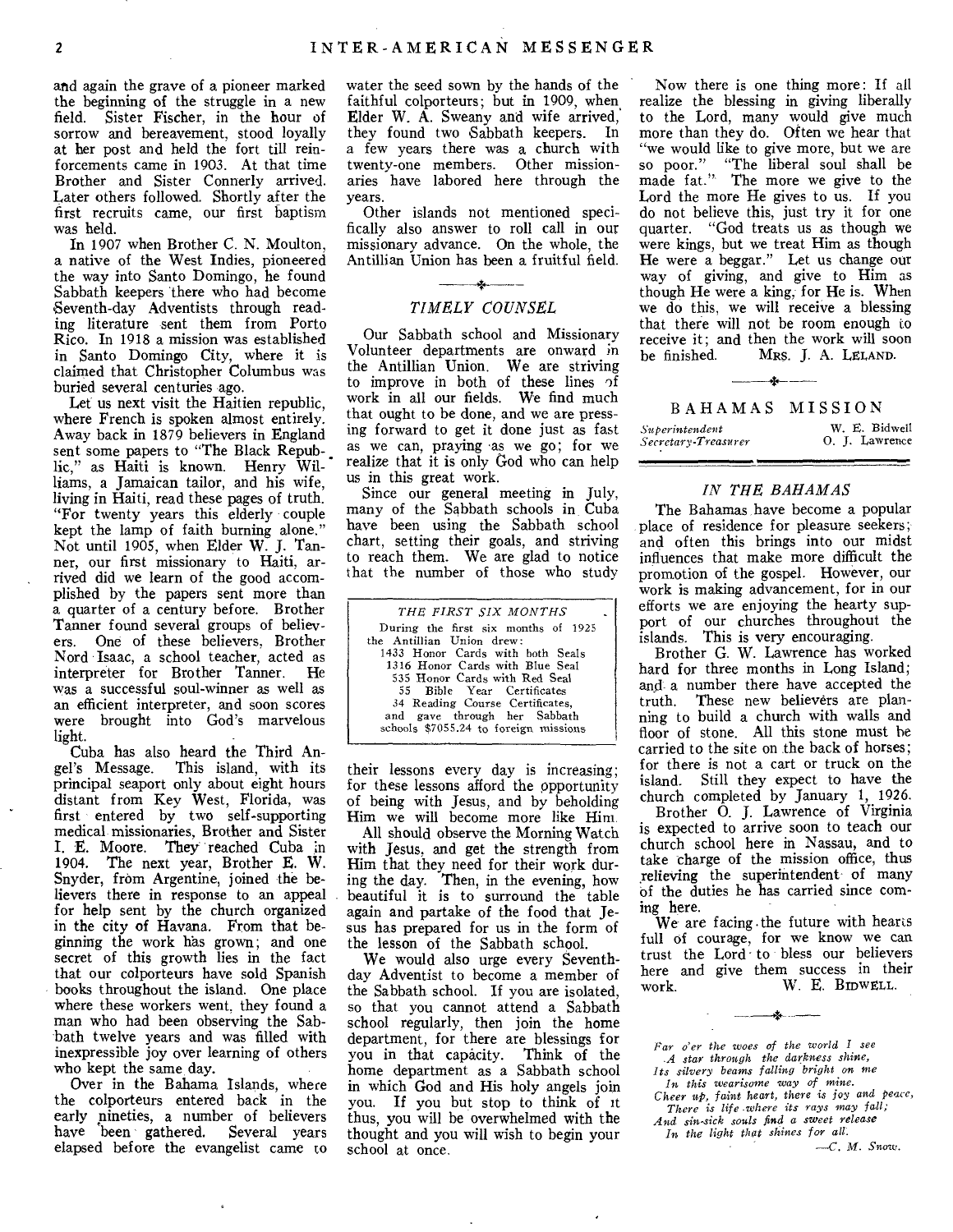### CUBAN MISSION

 $S \vec{e}$ *cretary-Treasurer* 

*Superintendeat C.* V. Achenbaeh

### *THE WORK IN CUBA*

It was in February 1905, that a *few*  American Sabbath-keepers met in Havana and organized the first Seventhday Adventist church in Cuba. The church had eleven members. A formal request was sent to the General Conference for ministerial help; and in response to this appeal, Elder E. W. Snyder and wife were sent to Cuba. They located in Marianao, a suburb of Havana, and began to proclaim the Third Angel's Message. Success attended their efforts; the Havana church increased, and other churches were organized. Since then there has been a steady growth in the work in Cuba; and today we have eight organized churches and nineteen companies with 493 church members scattered throughout the island. Before the end of the year we hope to organize three more churches.

One of the most successful means of building up the cause in Cuba is the colporteur work. A large percentage of our believers received their first introduction to the message through the literature distributed by our faithful colporteurs or by our workers in general. During the last ten years, hundreds of thousands of dollars' worth of literature has been placed in the hands of the people here. The seed thus sown will yet bring forth more fruit for the kingdom of God. Just recently the writer had the privilege of baptizing six persons who were the fruit of such efforts.

Interests are springing up in different places; but because of the lack of workers, we are not able to give these interests the attention that they deserve. For the three million people in Cuba we have only sixteen workers, including those in the mission office and those in the school at Bartle.

The most successful way that we have found to attend to all of the interests that are continually urging us forward, is in districting the field and giving each worker a certain territory to look after. This is bringing good results, where the territory is not too large nor the interests too many. Thus far this year we have baptized 66 persons. Others are waiting. So we hope to reach our goal of adding one hundred new members to our list this year.

We hope that the laymembers of our churches and companies will see, more and more, the great necessity of unit ing their efforts with those of the workers in a united rally for the speedy

proclamation of the saving message throughout our field. We hope and pray that the day is not far distant when we shall see a far greater awakening among our people throughout the island, and see a far greater work accomplished for the saving of the lost.

Cuba is a country with remarkable resources. The sugar industry brings millons of dollars into the country. Our colporteurs have had remarkable success at certain times in the year<br>when money circulates freely. Our when money circulates freely. tithes and offerings also have been very encouraging. Our brethren and sisters have been liberal in helping to forward the work of the Lord in all the world. In 1923 Cuba gave \$4,691.16 for missions. In 1924 the amount given for missions was \$6,812.49. The tithe for 1924 was \$13,738.08.

In closing this article, let me call the attention of the reader to the fact that Cuba is becoming very cosmopolitan. Thousands of foreigners are coming to our shores every year. We hope that in some way plans can be laid, so that these people who are seeking better conditions of living, may also be able to find that which will bring satisfaction to their souls. We desire to inaugurate a strong literature campaign, for the purpose of reaching these many thousands with the message of God's love and mercy.

We are sure that, when the triumphant song will be sung on the sea of glass, many from Cuba will unite their voices in praise and thanksgiving for the saving power of the third angel's message. C. V. ACHENBACH.

### *COLPORTEUR WORK IN CUBA*

-+-

Our literature work in Cuba has been greatly prospered during the last five years, in spite of political campaigns, financial crises, and capital and labor troubles. Our band of colporteurs, with few exceptions, has labored faithfully and earnestly to place in the hands of the people the message for this time. The field has been quite thoroughly covered with six of our large subscription books, to say nothing of the many smaller books which have been scattered almost without number.

What has become true in the United States has become true in Cuba: that is, that one can scarcely find a business man or a prominent family who does not possess from one to three of our good books. Time and again colporteurs have told me that individuals have said to them, "I don't know why I should buy this book, as I already have two or three, but I'll take this one too."

Recently while delivering books with Brother Tomas Williams, we took three additional orders for large books from a man who already had three, besides the one we were delivering. man, well educated, and having a music studio, with a good patronage, said, "I have never read such good books as these. I believe they are inspired. Especially do I like Mrs. White's books." We are keeping in touch with this man and his American wife, and we hope and pray that they will step out and go with us to the heavenly home.

Too much cannot be said of the good influence that *El Centinela* is exerting in Cuba. It is becoming widely circulated, and well known throughout the republic, and is making friends and converts. The prospects for the coming year, when we shall have new books, are very bright and our loyal colporteurs will be ready for the fray.

R. E. STEWART.

# *COLEGIO ADVENTISTA*

4

For many years Cuba has been working and praying for a school in which to train native workers for service in this needy field. Various efforts have been made to establish such a school, with varying degrees of success, until in the year 1921, when a piece of land was purchased in the province of Oriente near the small town of Bartle. There the enterprise was launched.

Brother C. J. Foster moved on the land as soon as a good house could be erected, and began the clearing and did the building as far as we have been able to build. Sister Foster began the class work, first in the village; and later she, with the help of one of our young Cuban sisters, Piedad Valdivieso, began school on the farm in the new school building that Brother Foster had just erected. Besides the agricultural industries, Brother Foster established a brick factory, where students make and burn bricks to be used in building. He also purchased a broom-making machine, and started that work.

Since then the work of improvement has gone along slowly. We now have about forty acres under cultivation, about twelve head of cattle, including a fine team of oxen for field work, a beautiful apiary of more than sixty colonies, a small printing press, donated to the school, and several farm implements, such as a Fordson tractor, disc plow, a pumping plant, etc.

We are, indeed, thankful for all these blessings, but still our needs are many. The school has no dormitories, no kitchen and no dining room. The man-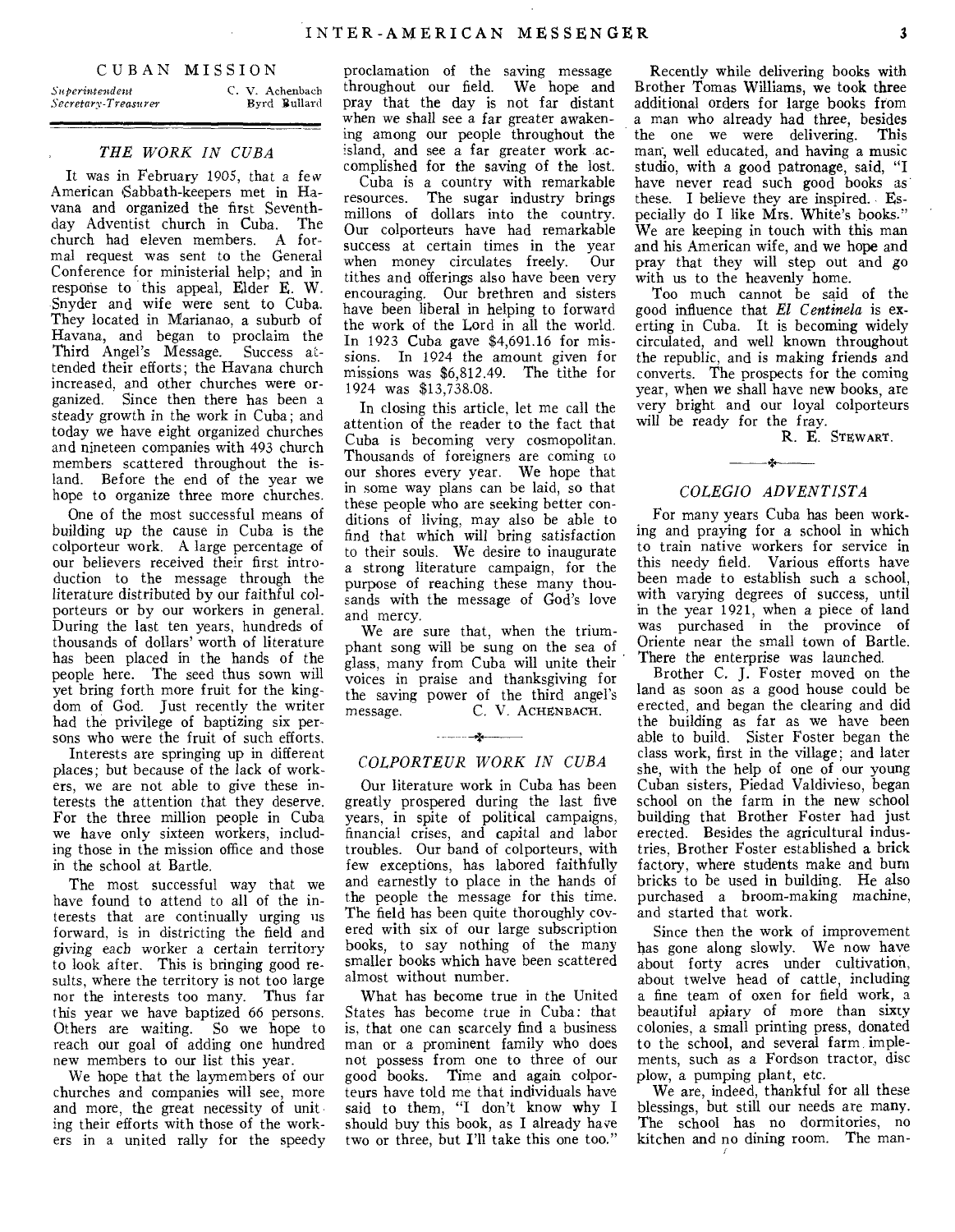ager's house serves as dwelling for the manager's family, as dining room and kitchen for the school, while the girls use the attic as their dormitory. boys have temporary rooms in the attic of the principal's cottage, and over the school rooms. The school house is a good building about 25 by 50 feet.

We have in the school a band of young. people, energetically applying themselves to the task of preparing for a place in the work of the Third Angel's Message; and we have many more young people waiting for the day when there will be room for them, too, in the school.

Already we are seeing some fruits from this tender plant. Some of the youth are beginning to bear responsibilities and to enter active service. One .young lady is helping to bear a part of the matron's burdens, two others are assisting as teachers in the lower grades, while two young men spent the summer in missionary work in the employ of<br>the mission. GEORGE T. VORE. GEORGE T. VORE.

| HAITIEN             | MISSION       |
|---------------------|---------------|
| Superintendent -    | W. P. Elliott |
| Secretary-Treasurer | M. D. Howard  |

### *HAITI*

For more than twenty years the message of the soon coming of Jesus has been heard in Haiti; and during these years men and women have listened and believed, and their lives have been transformed by the sanctifying truths of God's Word, until today there are twenty-one churches, five companies, and a number of Sabbath schools not yet organized as churches or companies, The church membership is a little over 800 and the Sabbath school membership is about 950.

Recently we sent forth a call for a workers' and church elders' meeting which gathered together more than fifty men and women who are leading the cause of truth in this republic. Nearly a week was spent in study and prayer with these devoted brothers and sisters, and a spirit of unity and love prevailed which will mean much to the future of the work in this field.

All were courageous and their reports of work being done by the churches were encouraging, indeed. Many were the calls for help, and the needs in a number of places are very great; but we rejoice that fifty-five have been baptized so far this year and there are still in baptismal classes about 150, more than one half of whom will doubtless be baptized before the end of the year.

I made a trip through the interior lately and found the hearts of the people ripe for the message. If we place some ministerial help back there, and put forth strong efforts in several plates, the work already done by the church members will surely be manifested in a great harvest of souls. It it our plan to conduct at least one or two such efforts there very soon. At Maissade, for example, a good foundation has been laid by the earnest efforts of the isolated church members, and we baptized three persons there during my last visit. This is an important center where people from all the surrounding towns and villages trade. Here we hope to establish a splendid church in the near future.

In Port-au-Prince, the capital, the work moves forward under the consecrated efforts of the local leader, Broth-

d.

### *GETHSEMANE*

Some one must pray while others sleep, Some one must pass through the waters deep, Some one must climb up the rugged steep. Lord, is it I?

Some one must labor, unpraised, unknown, Some one must journey alone, alone, Pierced by bramble and bruised by stone. Lord, is it I?

Some one must give up the things most fair, Some one the cruelest thorn-crown wear, Some one the heaviest cross must bear. Lord, is it I?

Some one will whisper, "Thy will be done," Some one true to the course will run, Some one will stand with the victory won. Will it be I?

-14

*—Eugene Rowell.* 

er Dorce Dorcinvil, and his faithful colaborers. There are about forty candidates for baptism there, and each week new ones are added. The church will not hold nearly all the members and candidates, and the situation becomes more embarrassing daily.

At Grande Riviere, too, the church has outgrown its building, and we are obliged to enlarge. This is our oldest church. The members are working well there, and believers are being added right along. And in many other places the work is going forward in like manner.

Our training school located at headquarters, is doihg good work, under the blessing of God. We believe this school will soon prove a great force in our work here. The future looks bright.

Our needs are great, and daily obstacles arise to hinder the work; but

thanks be to God, our Father, the banner of truth is going forward daily to certain victory in Haiti.

W. P. ELLIOTT.

# *A VISIT TO HAITI*

On my way to the Autumn Council of the General Conference committee, recently, I spent a week in Haiti. Brethren Leland and Elliott met me in Port-au-Prince. We drove in the mission auto to Cap Haitien, 175 miles to the north. The road is good and the scenery is superb.

On our way north we made brief calls at several points where our native workers are successfully carrying forward their work. Brethren N. N. Isaac and J. Blot, native members of the mission committee, accompanied us. Arriving at the mission headquarters in Cap Haitien, Friday morning, September 18th, we had the pleasure of spending Sabbath and 'Sunday with the believers in that district. It had been four years since I had enjoyed a similar privilege.

We found all the workers enjoying fairly good health and of splendid courage. Brother M. D. Howard, the secretary-treasurer of the mission, however, has for some time been under a heavy strain in his work. It may be necessary for him to have a change of climate and of work for a time in order to recuperate. If so, his loss to the work in that field will be keenly felt by the churches as well as by the superintendent and other workers. He has been doing strong work throughout the field.

We visited the Haitien Seminary, located in a beautiful spot five miles out of Cap Haitien on the Port-au-Prince road. Since the opening of the school four years ago, Sister Herminie Roth has stood nobly by the work, and is still giving the best she has for the education of our young people of that field. Her long and thorough training has fitted her admirably for such work, and her efforts are greatly appreciated.

Brother and Sister DeCaenel, with their child, arrived from France via New York about one week before our visit. The Haitien Mission extend to these new workers a most hearty welcome. Elder G. G. Roth, the father, arrived in Haiti a few weeks ago after a well-earned furlough in Europe.

The future prospects for our school work in Haiti are very good, indeed. The effort to give the students a pract'cat training in industrial lines has met with the approval of many influential people in the island. Recently while conversing with one of the strongest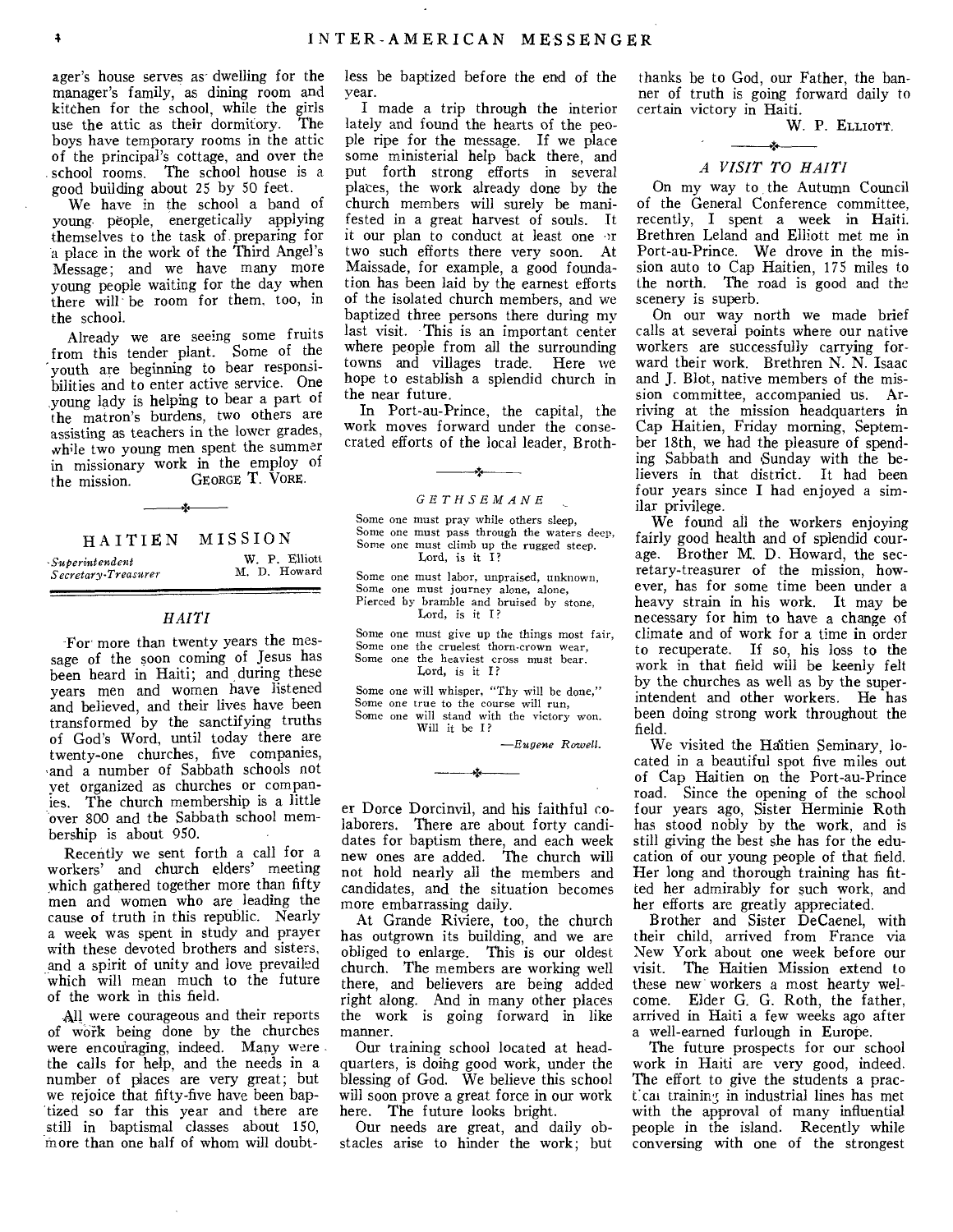men of Haiti—a very popular man in political as well as professional and business circles,—I found him acquainted with this department of our work, and freely spoke in terms of approval of it. However, if we continue to hold the confidence of the public that we have succeeded in gaining, and, above all, if we meet the requirements of the work that is rapidly developing, we must have an experienced school man to take the chief responsibility in this important phase of our work.

Three of the young men from the school are now doing very acceptable work in the field. Others who have spent a short time at the school to add to their efficiency are among the stronger field workers.

A few months ago a determined effort was made by the enemy seriously to injure our work at Cap Haitien with the evident purpose of crippling, if not destroying it, throughout the field; but the Lord brought deliverance and now the work there, as well as in other parts, is more promising than ever. The work is rapidly extending into new districts, and in the older places the number of candidates for baptism is increasing.

As in other fields the difficulties to be encountered are many; but the Spirit of God is most surely moving upon the hearts of the people, and many are responding to His gracious call to prepare to meet their God. Wherever one goes in Haiti, if- the shows a friendly spirit, he meets with a most hearty response on the part of the people generally. The one whose heart is touched with the Spirit of God cannot help but love them. Our people in Haiti are united, and are zealously working for others. We expect a rich harvest in that field. E. E. ANDROSS.

| $\overline{\phantom{a}}$          |                            |  |  |
|-----------------------------------|----------------------------|--|--|
| I A M A I C A                     | CONFERENCE                 |  |  |
| Prersident<br>Secretary-Treasurer | C. E. Wood<br>J. G. Pettey |  |  |

# *SACRIFICING WITH GOD*

As we study the lives of the pioneers of this message, we are deeply impressed with the spirit of sacrifice with which they were possessed. They had no side line which they pushed in conjunction with the sounding of the message; neither were their interests divided by commercial enterprises. If they swung the scythe or the cradle in the field, it was to earn money with which to sound the message. They practised the most rigid economy in order that they might carry out their purpose, and the fact that the Lord so abundantly blessed their labors indicates that He is well pleased with self-sacrificing service.

The observations of the writer have led him to believe that the Lord is still willing and pleased to cooperate with such self-sacrificing service. We have witnessed some remarkable developments in connection with the laymen's movement in Jamaica during the past year; and it is evident that every remarkable success has been accompanied by unusual self-sacrifice.

One lay member travelled twentyfour miles each week-end to carry the message to a district where an interest had been aroused, and today we have a church of twenty members at that place.

During the past two months two of our lay members have been walking twenty-one miles to a district where the people were anxious to hear the message, and they found the interest so great that they felt compelled to remain a number of days with them. These men have sacrificed their own interests and work, and have made this long return journey of forty-two miles each week because of their love for the truth, and for the Master, who has commanded, "Go ye into all the world, and preach the gospel to every creature;<sup>5</sup> but their efforts have not been unrewarded, for fifteen are already rejoicing in the truth. These men are poor, and could scarcely afford the time and sacrifice; but the Lord has given them joy and souls for their hire. When we learned about the good work they were doing at such a sacrifice, we were glad to give them a little assistance financially.

The time has come for lay members and conference workers to manifest more and more of this spirit of sacrifice in the service of the Master, and to follow His example by working longer hours. If we are awake, and recognize the signs of the times, we will be impelled to do this, for the time in which we may labor is rapidly becoming shorter. The world's setting sun bids us hasten in our service.

Lay members and conference workers will also be tested by the way in which they relate themselves to the Week of Sacrifice. A careful study of the conference and mission books of the division will reveal the fact that the Week of Sacrifice receipts are far below what they might and should be. Why are not all willing to sacrifice? Do we reason with ourselves that we cannot afford to because our family is so large, and our expenses are so heavy? Let us remember that it is not a sacrifice unless it causes a sacrifice. if those who have no family find that the

glying of one week's salary does not cause a sacrifice, let them give two. If we have the spirit of Christ, we will have the spirit of sacrifice. If we have any other spirit, we are "none of His.'

When this spirit of sacrifice dominates the lives of all of God's children marvelous results will be seen in win. ning souls for the kingdom. When all is laid upon the altar, there will be no dearth of means, or scarcity of laborers. Shall we not pray that the Lord may endue us with His Spirit?

C. E. WOOD

# *WEST INDIAN TRAINING SCHOOL*

يغد

It is about two months since we arrived in Jamaica to join the teaching staff of the West Indian Training School. From the very first we met a hearty welcome from both teachers and students. Although school was not in session when we arrived, we found quite a number of young people here carrying on. the industrial enterprises.

The management is to be congratulated upon the advancement made in establishing and conducting practical industrial lines of work on a basis that furnishes a number of young men a way of meeting a part or all of their expenses while in school, and bids fair to make them a financial asset to the school as well.

The wood-working department is turning out an excellent grade of mahogany furniture, with orders coming in as fast as they can be filled. A more recently established line is the sheetmetal factory. The shop is not fully equipped, as yet, but the workers there are turning out quantities of galvanized iron and tin ware for domestic and commercial uses. For these goods there is also a brisk demand.

The farm, of course, is the largest industry, without which no school is complete. The wide diversity of crops well supplies the most of the needs of the school home, and also produces some for market. About fifty sacks ( three tons) of pimento, known as allspice in the States, were produced and marketed during the season just past. Other industries are baking and tailoring.

This report would be incomplete without a word as to the scholarship of the student body in general, as compared with that of others met in our experiences of over twenty years in our home field. We are pleased with the earnestness with which our students here take hold of their work. They show a keen appreciation of the efforts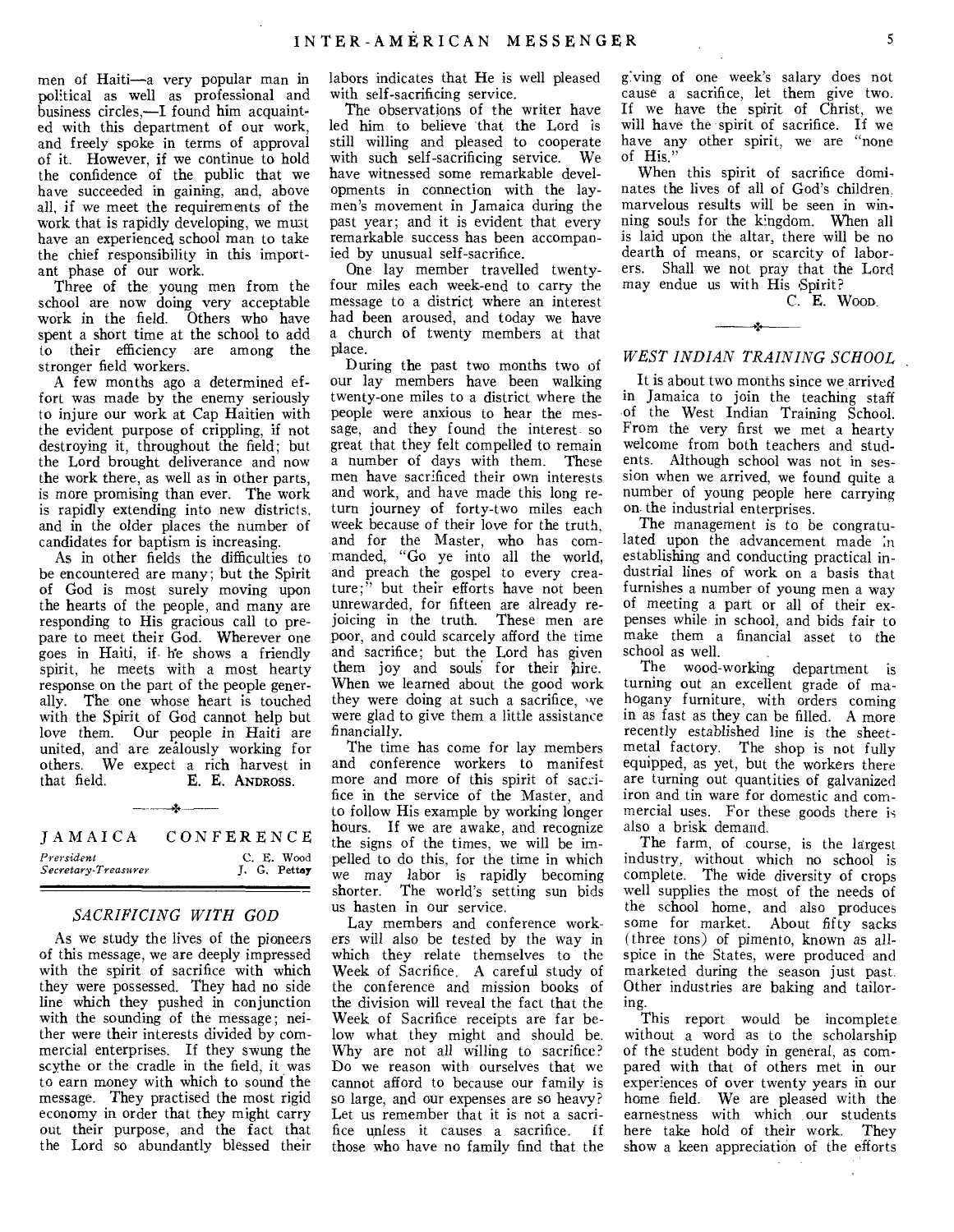of their teachers. We believe many of them now in training here will find places of usefulness in the still growing work of the message. Practically all are having a. good Christian experience. F. 0. RATHBUN.

# *THEIR SECRET OF PROGRESS*

We are of good courage in Jamaica, and the Lord is doing wonders through the efforts of the faithful lay members who go out to bring others into the fold. Also our workers here are bending every energy for the advancement of the work in every line. Although conditions around us for the past two years have not been as favorable as we should like to have seen, the Lord has shown us that even droughts, excessive rains and storms, can not retard the advancement of His work.

Most of our workers have joined in the Week of Sacrifice this year, and we believe that all will have participated by the end of the year. Some, on account of circumstances over which they have no control, have not contributed yet as they would like, but their hearts are in the work and they will go to the limit in every plan for the carrying forward of this movement. They do not spare themselves in service. In fact, some seem to have gone beyond the limit of their physical strength, yet they continue to push ahead.

Jamaica contains thousands of our publications. Faithful colporteurs have gone from home to home, through rain and sun. It is a common thing for a colporteur to find from one to five of

our books in a home. Yet the people tell them that they will take another if they will bring one different from what they already have.

We have much to be thankful for. There is a spirit of unity here for the finishing of the work. Although false teachers have arisen, yet our workers have gone steadily forward, holding up the standard for the people and the work has steadily advanced. Remember the work here in your prayers.

J. G. PETTEY.

### • *WITH OUR YOUNG PEOPLE*

The Lord has been blessing the work of our Missionary Volunteers here in Jamaica. Of course, the devil has not slackened his efforts to hinder the work, but in spite of this it has gone forward; for there is no defeat with God.

Often there come with the quarterly reports, letters from here and there telling of people who are inquiring after the truth or who have actually accepted it. One secretary told of winning his brother to the truth; another, of the interest near her church that the young people along with the older members of the church were developing; another, of a Sunday School held in a neighboring district with scores of children in attendance; and still another of the society distributing hundreds of papers to the people of the town.

The young people in the Kingston church have been very busy of late<br>with the printed page. The same is with the printed page. true of the Missionary Volunteers in<br>the West Indian Training School. West Indian Training School.

| Recently they bought and mailed to              |
|-------------------------------------------------|
| parents of non-Adventist students and           |
| others, 1200 copies of the <i>Present</i>       |
| <i>Truth</i> ; and this they did in addition to |
| the <i>Signs of the Times</i> they distribute   |
| weekly to the people of Mandeville,             |
| the neighboring village. This gives an          |
| idea of what, in our humble way, we             |
| are trying to do.                               |

The educational phase of our young people's work is also growing, though not as fast as we wish it were. However, our conference drew 41 Reading Course certificates in 1924. A good many took the Standard of Attainment examination in June; and some who took it in one subject then are planning to take it in the other in December. Aside from this we have drawn fiftyfive this year.

Knowing that God has called the youth to be "His helping hand" in the finishing of the work, it is our determination here in Jamaica to take hold of the work that He has given us to do, that we with the rest of the young people all over the world may rejoice together when the work is finished.

P. J. BAILEY.

# *OUR SABBATH SCHOOLS*

It may be of interest to the MESSEN-GER readers to know something more definite about the Sabbath schools in Jamaica.

We have 77 schools in Jamaica and two in the island of Grand Cayman, making 79. Our membership is around 3,000. We have 83 local home department members and 40 conference home department members. 105 names are enrolled in the teachers' training course. Total offerings for missions for year ending June 30, 1925 were \$3,770.13.

While our money offerings do not show as large an amount as other fields, where wages are higher and more money is in circulation, the Lord knows the sacrifices made to bring these offerings and His reward will be given accordingly. It is not what is given, but what we have left after giving that counts in God's sight.

I. am glad, to say there is a growing desire in Jamaica to follow the daily study plan and also to attain to the perfect attendance goal. Eternity alone will reveal the impressions for good on the minds and hearts of the little ones, when, at the morning or evening worship all gather to study the Sabbath school lesson. We all know that when lessons are well learned, every child, and grown person, too, will be anxious to attend the Sabbath school and be there<br>on time. MRS. H. A. HURDON. MRS. H. A. HURDON.

|                                                  | COLPORTEUR SALES REPORT, JULY AND<br>Colporteurs | Hours  | Orders   | AUGUST<br>Value            | Total Sales *      |
|--------------------------------------------------|--------------------------------------------------|--------|----------|----------------------------|--------------------|
| Bahamas                                          |                                                  | .      | .        | .                          | .                  |
| Cuba                                             | . .<br>13                                        | 1,931  | 1,453    | 7,520.70                   | 7,998.30           |
| Haiti                                            |                                                  | .      |          |                            |                    |
| Tamaica                                          | 12                                               | 602    | 257      | 1,913.77                   | 1,913.77           |
| Porto Rico                                       | 10                                               | 1,290  | 431      | 2,319.95                   | 2,671,60           |
| Santo Domingo                                    | 5                                                | 212    | 27       | 185.90                     | 185.90             |
| Antillian Union Totals                           | 40                                               | 4,035  | 2,168    | 11,940,32                  | 12,769,57          |
| Guatemala                                        | 7                                                | 1.469  | 700      | 2,776.80                   | 2,776.80           |
| Honduras                                         | 7                                                | 947    | $-637$   | 1,155.30                   | 1,354.05           |
| Mexico                                           | 41                                               | 8,331  | 2,599    | 8,141.76                   | 8,141.76           |
| Salvador                                         | 3 <sub>l</sub>                                   | 137    | 128      | 480.50                     | 480.50             |
| Astec Union Totals                               | 58                                               | 10,884 | 4,064    | 12,554,36                  | $-12,753.11$       |
| Colombia<br>Guiana                               | 1                                                |        |          | 810.00                     | 810.00             |
| Leeward Islands                                  | 10                                               | 1.875  | 124      | 739.64                     | $\cdots$<br>771.89 |
| South Caribbean                                  | 6                                                | 952    | 152      | 1,316.74                   | 1,316.74           |
| Venezuela                                        | 8                                                | 1,056  | 481      | 2,624.10                   | 2,624.10           |
| West Caribbean                                   | $\ddot{\phantom{1}}$                             |        | $\cdots$ | 1,776.14                   | 1,776.14           |
| Caribbean Union Totals                           | 25                                               | 3,883  | 757      | 7,266,62                   | 7,298.87           |
| DIVISION TOTALS                                  | 123                                              | 18.802 | 6.989    | 31,761,30                  | 32,821.55          |
| * Total sales include magazine sales, \$1,060.25 |                                                  |        |          | F. L. Harrison, Secretary. |                    |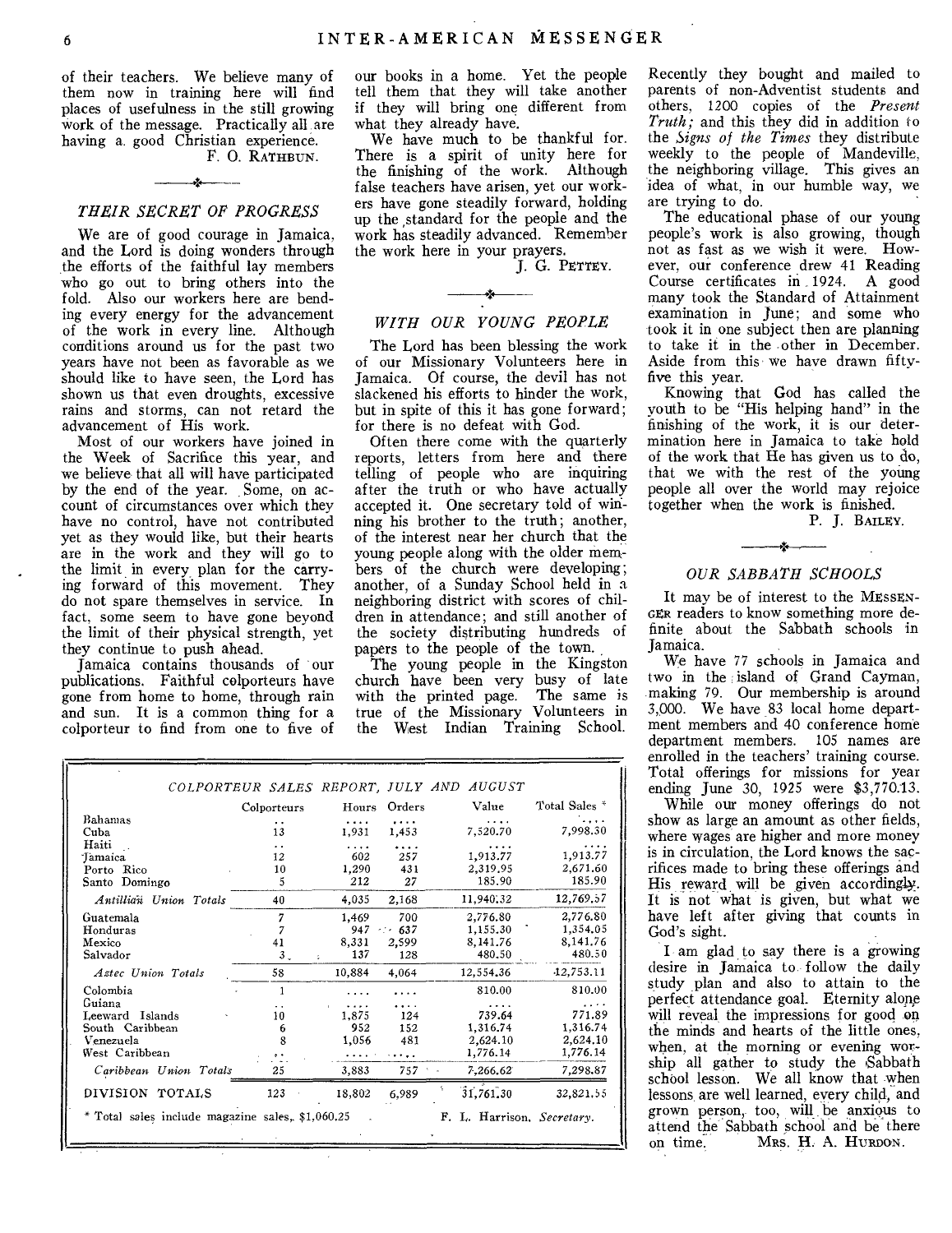|                                       | PORTO RICAN MISSION           |
|---------------------------------------|-------------------------------|
| Superintendent<br>Secretary-Treasurer | H. E. Baasch<br>J. W. Grounds |

# "A *LITTLE CHILD SHALL LEAD THEM"*

Margarita Velez is only fourteen years of age; she lives in the country, and her father is a farmer. Nominally, her family profess the Presbyterian creed. One uncle is a Presbyterian minister.

When our worker, Brother Bracero, organized a little Sabbath school in the district where Margarita lives, he invited her to attend; but she said she would not go to an Adventist Sabbath school, as she was a Presbyterian.

Margarita goes to school in the neighbouring town, where our worker lives. It so happened that a close friendship sprang up between Margarita and Brother Bracero's little daughter, who is a consecrated little missionary. At times, Margarita would visit Brother Bracero's family. One night a heavy rainstorm prevented her from returning home; and she was compelled to stay in our worker's home over night. Thus she had opportunity to attend the seasons of family worship. A desire to know the Bible was awakened in her heart, and Brother Bracero made arrangements to give her a short Bible study, daily, after the school lunch hour. The seed fell on good ground. Margarita began to pray; and although ridiculed by her parents at first, she continued the practice and won her little sisters to the same blessed habit.

As yet she had not had any study on the coming of Christ, nor did she know anything about it. But one night she dreamed very vividly of His coming in glorious clouds. People were hurrying excitedly in all directions when one voice very distinctly cried: "Let's go to the house of the Adventist minister, for there we shall find salvation." For a long time Margarita kept the dream to herself, but was now more eager than ever to continue her studies of the Adventist faith.

At this time she read "Por Sendas Extraviadas," ("The Marked Bible"). After reading it, she lent it to her uncle, a young man who lived an irreligious and profane life. He read it. As he returned it to Margarita, she asked him: "Uncle, what do you think of the book?"

"I am convinced it has the truth in it, and I am an Adventist," replied the young man.

"You truly mean it?" asked Margarita, surprised.

"Yes," he replied, "now I am an Adventist at heart, but soon I shall be an Adventist, publicly."

When, a few weeks ago, we were led to pitch our tent in that district, this young man immediately identified himself with us. In the meantime, Margarita and he have been doing missionary work among their own friends and relatives.

As a result of their example and testimony, the following members of Margarita's family are now preparing for baptism: three uncles, two aunts, one cousin, and two sisters,—nine in all, including Margarita, herself. Others of the family are following a little slower.

Margarita plans to be a missionary in the cause, and so does her uncle, the young man mentioned above. Both plan to attend our Aibonito school as<br>soon as it opens. H. E. BAASCH. soon as it opens.

### *OPENING WORK IN NEW PLACES*

In company with the native layman, who was partly responsible for beginning work in Cupe Alto two years ago, where our work is now firmly established, I made a tour on horseback recently over the thickly populated district known as Cupe Bajo. We find this new field easy of access, having good roads and other facilities. The hearts of the people, too, seem very responsive to the gospel invitation; so we hope for a large and successful work in soul winning.

The people in this particular suburb apparently have had little instruction in things religious. One man said to as on our first visit:

"We need someone to teach us about God. I am so glad you have come to read the good Book to us."

This man, of whom I speak, has been most attentive to the message, and has welcomed us most heartily on each successive visit. The last Sabbath we were there, after reading an account of Christ healing the sick and raising the dead, I remarked how appreciative we should be for His boundless love manifested toward us in His sacrifice on Calvary. "Jesus has done so much for us," the man added. "He died for the sins of all the world, even ours, and I have been such a great sinner.'

I then referred him to the parable of the pharisee and the publican, conveying the thought that God accepts a sincere confession of our sinfulness, and justifies the penitent one. When we were leaving, he said:

"Come back soon. You will always be welcome here, and when I am away, my family will receive you gladly."

Never have I seen one so fit for the kingdom, and so earnest a seeker after God. The spirit of prophecy well says: "All over the world men and women are looking wistfully to heaven. Prayers and tears and inquiries go up from souls longing for light, for grace, for the Holy Spirit. Many are on the verge of the kingdom, waiting only to be gathered in." *"Desire of Ages,"* p. *109.* 

After five weeks' visiting this new district, we have fourteen families interested with whom we are studying each week.

Beyond is a great field as yet unexplored. How quickly this country could be evangelized if the church would arouse and bear the torch of truth on high! What triumphant joy would burst forth from hundreds of sad and burdened hearts if they could listen to the refreshing news of salvation!

We earnestly pray that God will prepare us, and endue us with His Holy Spirit to finish the work speedily.

r.<br>Ar

F. E. WILSON.

SANTO DOMINGO MISSION *Superintendent* William Steele

### *SANTO DOMINGO*

Our work is well accepted in the Dominican Republic. This is especially true of the school work. Realizing that a Christian education will make our youth better men and women, better citizens, stronger Christians, and more efficient workmen in God's cause, we have been educating young men and women for this great work.

We now have six schools with seven teachers, but we plan to increase the number of schools as soon as possible. To this end we keep a summer school during the vacation, where we train the most promising youth for teaching. We give them instruction in the best and most modern methods of teaching. This year we had twenty young people in such a school.

Our first and greatest need is that of a school where the scores of young men and women who accept the truth may be educated to carry the precious news of salvation, not only to the inhabitants of our Dominican Mission, but also to many more needy fields where Spanish is spoken. •

Surely the Lord has blessed His work in our field, for which we are very thankful. May God hasten the day when we may all meet in His presence<br>and glory! WILLIAM STEELE. WILLIAM STEELE.